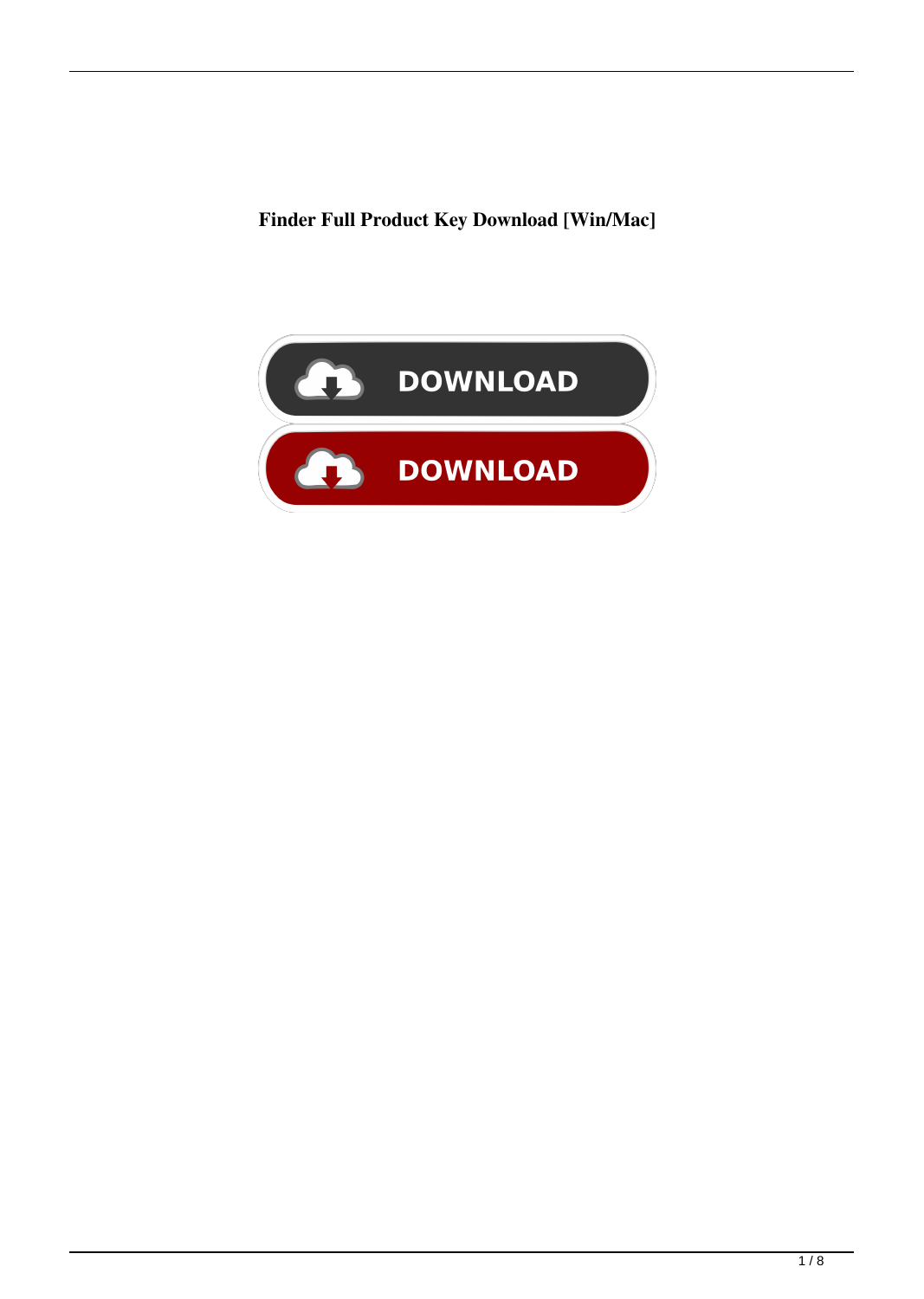#### **Finder With Keygen**

Detailed Description: A few years ago, thanks to the invention of the Java programming language, a lot of tools were born to assist in the development of Java applications. We would like to mention especially the JDT platform, which consists of a tool for developing and a tool for debugging, called Finder. The first version of Finder was developed by Aga M. Camara in 2003, and then there was an upgrade in 2006. JDT was a product created by the Sun Microsystems. Before its release, the initial version was presented to the world in September 2004, and it became available in the market in the beginning of 2005. We will first take a look at this famous Java development tool and then go on to present Finder. JDT has a nice GUI interface and it also has a console version. As we know, the console version is used only during the development stage. However, one cannot deny that this version has a lot of useful features. Furthermore, it is possible to create the commands in the console version and run them using the GUI. This is especially useful when it comes to testing. Both versions of JDT, the GUI and the console version, consist of two main parts: a project manager, and a language service. The project manager is a tool that helps us to control the content of our project. The language service is a set of tools that assist us in our task. In particular, we will mention the following: Finder uses the project manager to find all files within a certain directory. Finder uses the language service to search for strings within these files. After the creation of the project manager, we have to select a directory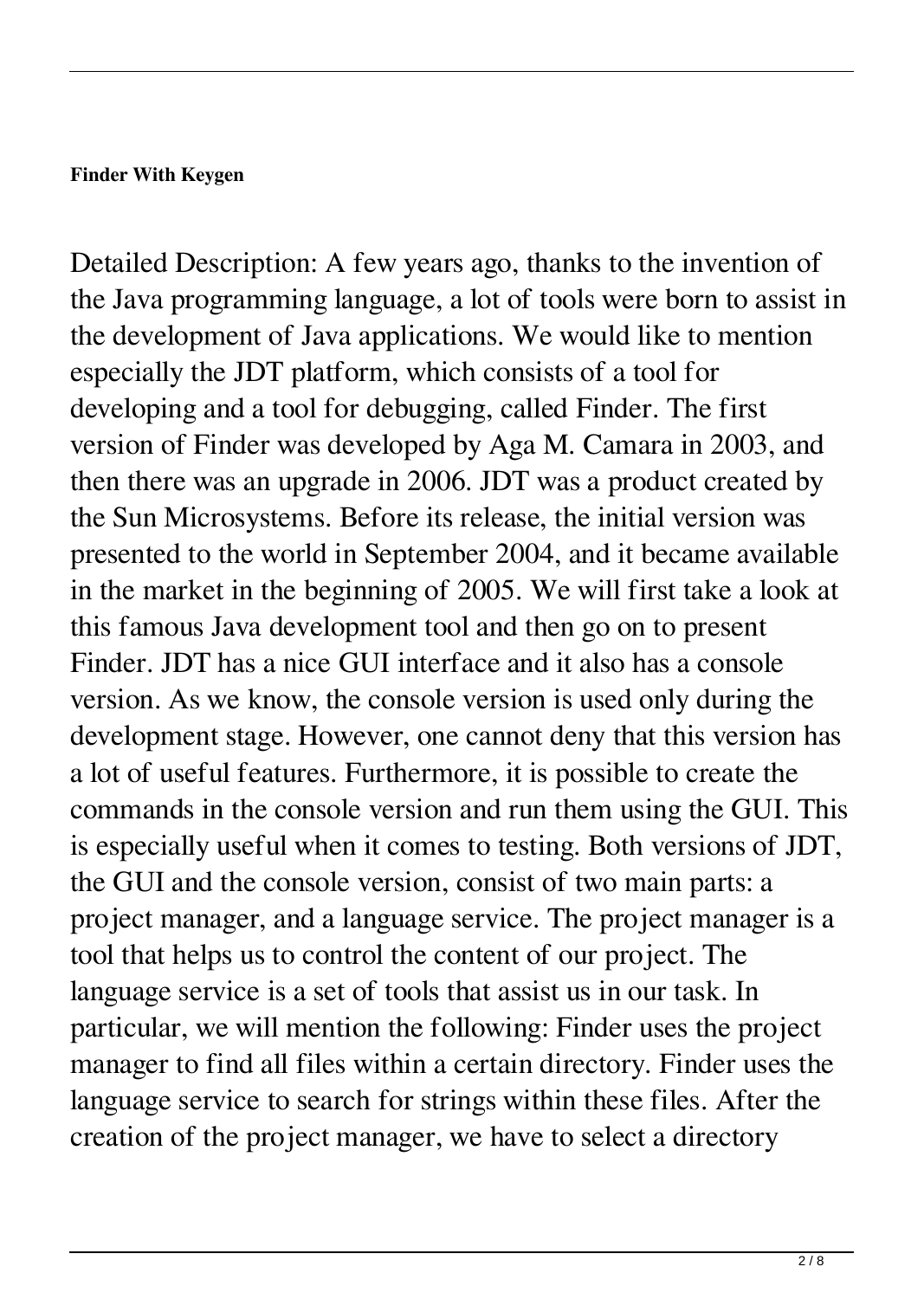within which we want to search for strings. Finder will search for those strings within the target directory, and this feature is used in a way similar to FindBugs. Since Finder is able to find strings within multiple files at the same time, it is convenient to use when the user is performing code review. If we want to use Finder, we must create a project manager. We will use the project manager to define the target directory, and we will use the language service to search for strings within the files that are within the target directory. We will take a look at how to create a project manager in this section. In order to use Finder, we must create a project manager. We have to do this in the same directory where we want to use Finder. We will use the same folder that we

### **Finder Free Download (Latest)**

================== + FINDER FINDER FINDER FINDER FINDER FINDER FINDER FINDER FINDER FINDER FINDER FINDER FINDER FINDER FINDER FINDER FINDER FINDER FINDER FINDER FINDER FINDER FINDER FINDER FINDER FINDER FINDER FINDER FINDER FINDER FINDER FINDER FINDER FINDER FINDER FINDER FINDER FINDER FINDER FINDER FINDER FINDER FINDER FINDER FINDER FINDER FINDER FINDER FINDER FINDER FINDER FINDER FINDER FINDER FINDER FINDER FINDER FINDER FINDER FINDER FINDER FINDER FINDER FINDER FINDER FINDER FINDER FINDER FINDER FINDER FINDER FINDER FINDER FINDER FINDER FINDER FINDER FINDER FINDER FINDER FINDER FINDER FINDER FINDER FINDER FINDER FINDER FINDER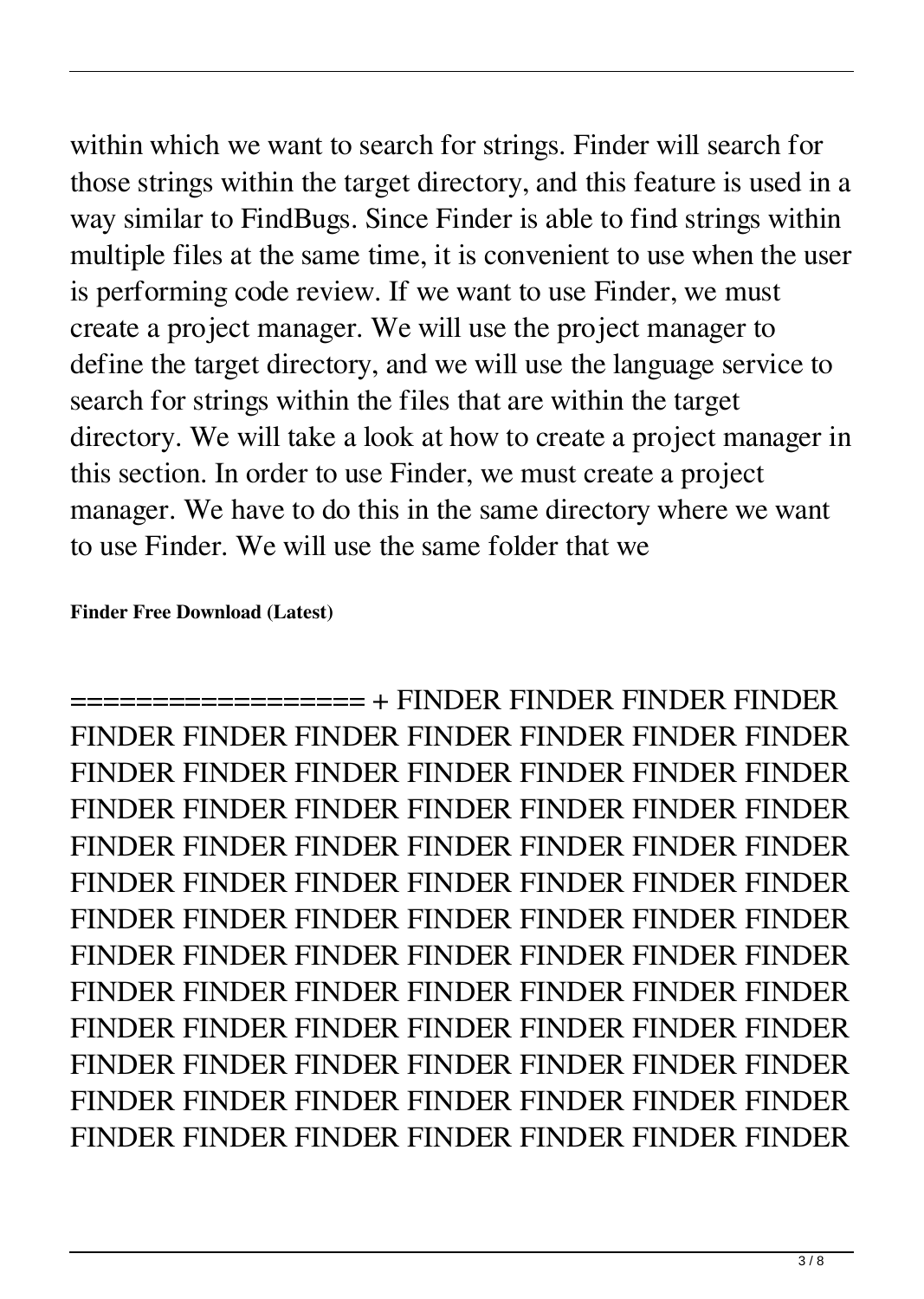FINDER FINDER FINDER FINDER FINDER FINDER FINDER FINDER FINDER FINDER FINDER FINDER FINDER FINDER FINDER FINDER FINDER FINDER FINDER FINDER FINDER FINDER FINDER FINDER FINDER FINDER FINDER FINDER FINDER FINDER FINDER FINDER FINDER FINDER FINDER FINDER FINDER FINDER FINDER FINDER FINDER FINDER FINDER FINDER FINDER FINDER FINDER FINDER FINDER FINDER FINDER FINDER FINDER FINDER FINDER FINDER FINDER FINDER FINDER FINDER FINDER FINDER FINDER FINDER FINDER FINDER FINDER FINDER FINDER FINDER FINDER FINDER FINDER FINDER FINDER FINDER FINDER FINDER FINDER FINDER FINDER F 77a5ca646e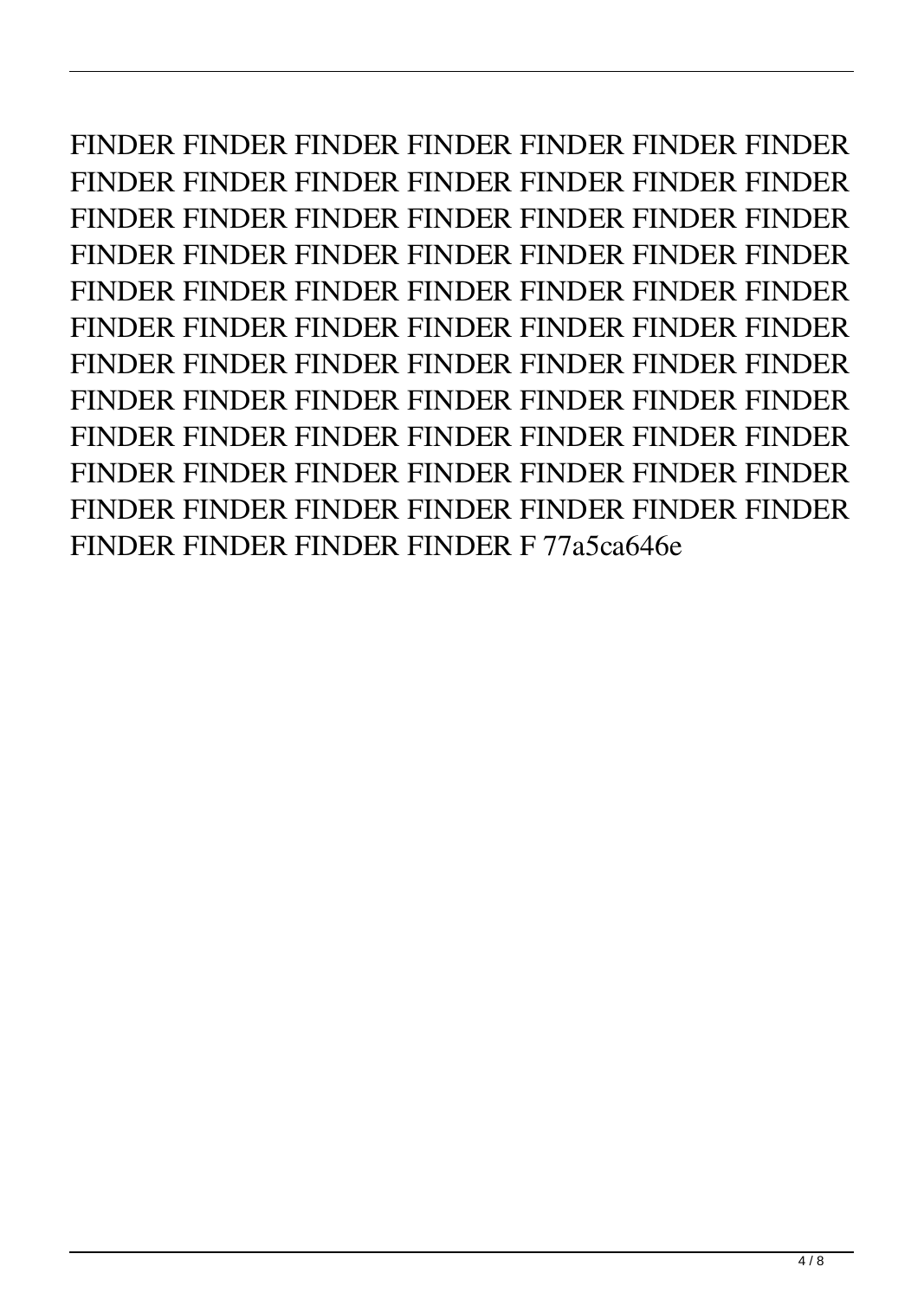#### **Finder Crack Activation [April-2022]**

The Finder tool is a simple utility that helps programmers in finding the string literals in multiple files and folders, in their computer. It is very easy to use, yet it offers many options. The Finder tool displays several tabs within the window. These allow you to find specific contents within files or folders. You can also use the special options like grep or UNIX wildcards. Usage: Finder [-wqn] [-?|-h|-help] [-v|-version] [-s|-stats] [-v] [-e] [-d] [-b] [-h]  $[-x]$   $[-b]$   $[-c]$   $[-f]$   $[-x]$   $[-x]$   $[-x]$   $[-x]$   $[-m]$   $[-r]$   $[-w]$   $[-n]$ [-d] [Files...] -w is used for whitespace sensitive searches. -q is used for quiet mode. In quiet mode, Finder stops printing any result. -n is used for case-insensitive searches. -w is used for caseinsensitive searches. -d is used for debug mode. -x is used for extended mode. -r is used for recursively search for the specified files or folders. -e is used for echo mode. -f is used for one-line output mode. -h is used for this help. -v is used for displaying the tool's version. -u is used for updating. -x-rulename is used for specifying the target to list the files or folders that match the given regexp. This will list files that match the regexp. The value of the argument is a regular expression. The optional second argument is a group name. By default, the group name is the whole file name. When the group name is given, the group name is used instead. This option is useful for listing files that match a specific regular expression. -rulename is used for specifying the target to list the files or folders that match the given regular expression. This will list files that match the regexp. The value of the argument is a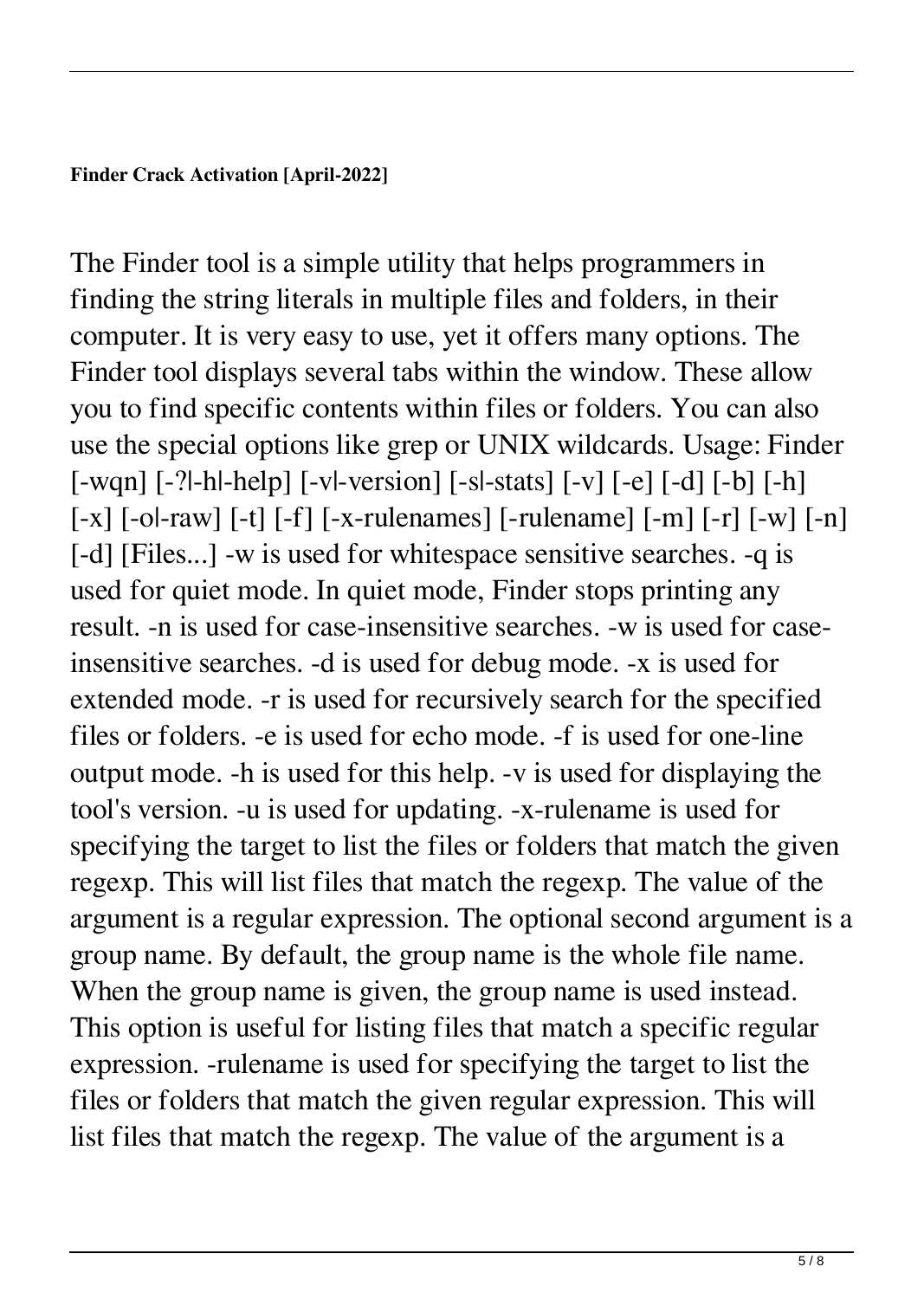regular expression. -m is used for specifying the matching mode. The default is greedy. The modes are: o The match only occurs once on the whole line. This is the default mode. x The match occurs only at the beginning of the line. ^ The match occurs only at the beginning of

## **What's New In?**

Finder 1.1 is a free Java tool for programmers. Finder includes a terminal-based user interface, as well as a command-line based interface. This is a console application. Its home page is Finder Version History: New Version: Version Date Description 1.1.1 2013-03-22 New features: \* Terminal window now appears in background as soon as main window is closed. \* New paged window types: CustomWindow and FloatingWindow. \* CustomWindow: Allows for the creation of any new window (and by extension, any new window can be considered a custom window). \* FloatingWindow: Allows for the creation of a floating window that is not tied to any particular monitor. \* Dialog is not supported when creating custom windows. \* New command line arguments: -dirDirectoryPath, -pathPath, -unzipPath, -dirExePath 1.1.0 2013-02-26 Initial public release of Finder 1.1.0. Version Date Description 1.0 2013-02-24 Released to SourceForge. The following components are included: \* ImageUtil.java \* DBCursor.java \* DBCursor.BasicQuery.java \* DBQuery.java \* FilteredDB.java \* CommonObject.java \* Finder.java 1.0-beta-1 2013-01-22 Released to SourceForge. The following components are included: \* ImageUtil.java \* DBCursor.java \*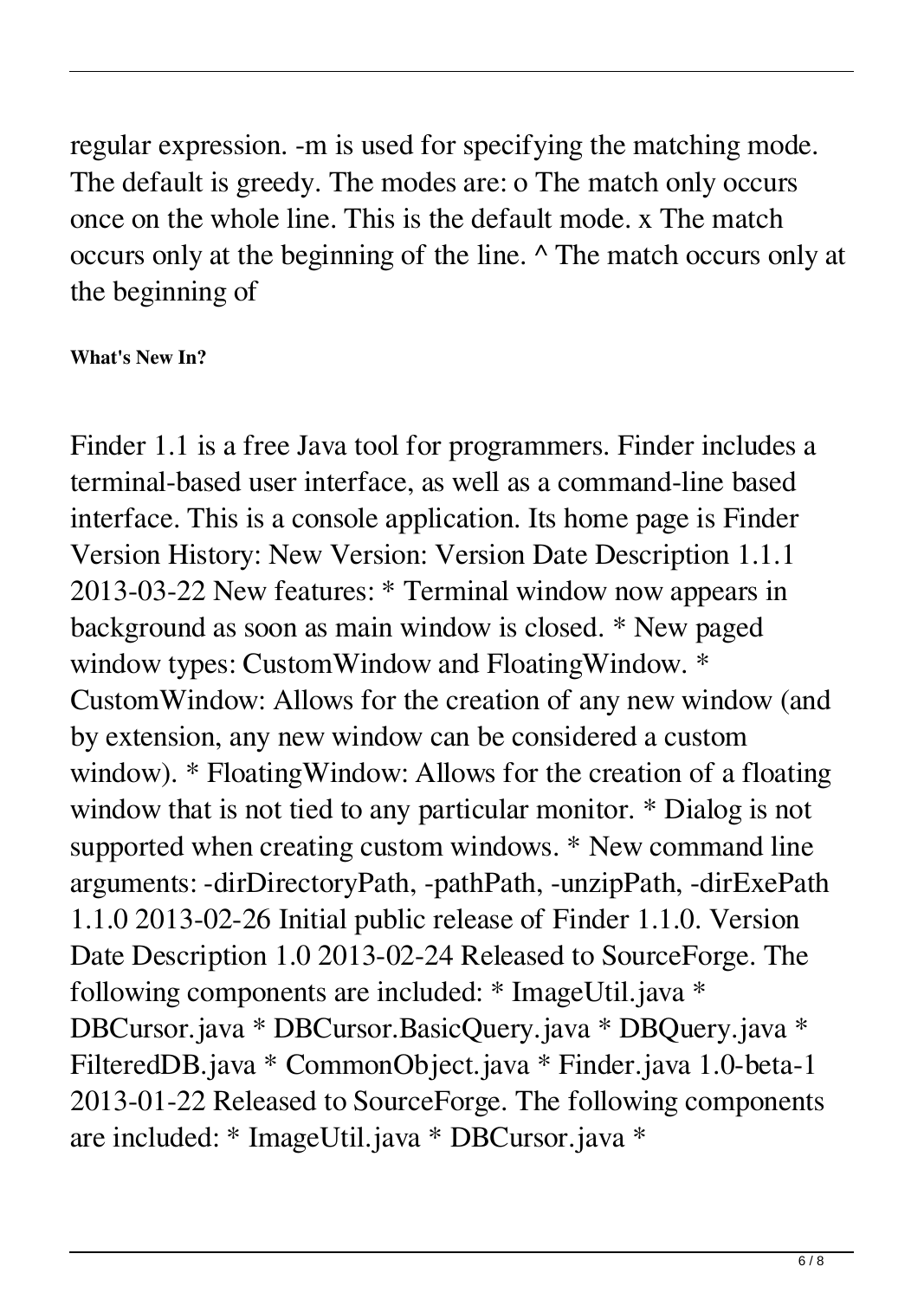# DBCursor.BasicQuery.java \* DBQuery.java \* FilteredDB.java \* CommonObject.java \* Finder.java \* CommonStringTools.java \* FindMultiple.java 1.0-beta-1 2012-11-23 Released to SourceForge. The following components are included: \* ImageUtil.java \* DBCursor.java \* DBCursor.BasicQuery.java \* DBQuery.java \* FilteredDB.java \* CommonObject.java \* Finder.java \* CommonStringTools.java \* FindMultiple.java 1.0-beta-1 2012-10-31 Released to SourceForge. The following components are included: \* ImageUtil.java \* DBCursor.java \*

DBCursor.BasicQuery.java \* DBQuery.java \* FilteredDB.java \* CommonObject.java \* Finder.java \* CommonStringTools.java \* FindMultiple.java \* FindMultiple.main.java